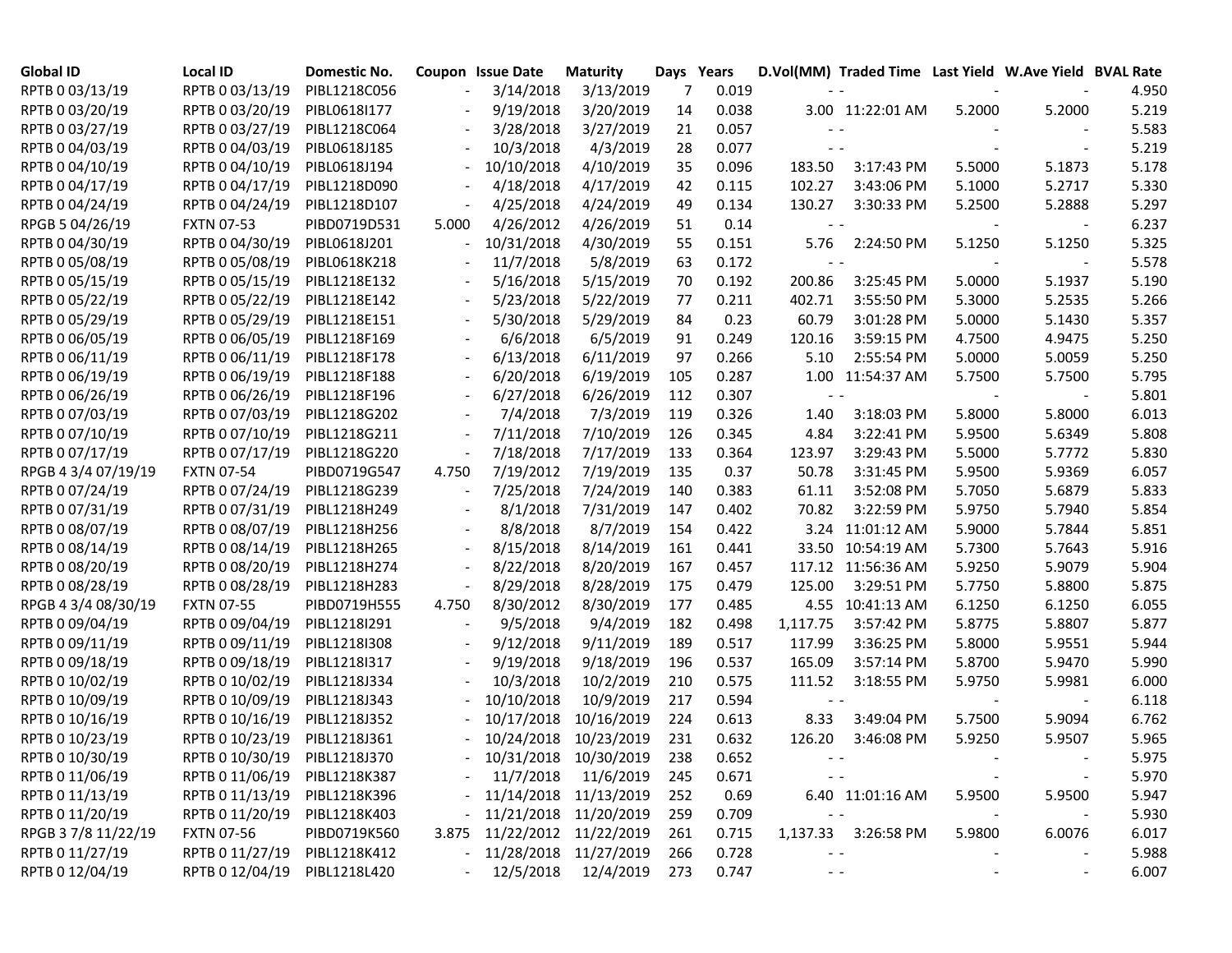| <b>Global ID</b>     | <b>Local ID</b>   | Domestic No. |                          | <b>Coupon Issue Date</b> | <b>Maturity</b>       | Days Years |       |                                          | D.Vol(MM) Traded Time Last Yield W.Ave Yield BVAL Rate |        |        |       |
|----------------------|-------------------|--------------|--------------------------|--------------------------|-----------------------|------------|-------|------------------------------------------|--------------------------------------------------------|--------|--------|-------|
| RPTB 0 12/11/19      | RPTB 0 12/11/19   | PIBL1218L439 |                          |                          | 12/12/2018 12/11/2019 | 280        | 0.767 |                                          | 2.88 10:48:21 AM                                       | 5.8000 | 5.8347 | 5.979 |
| RPTB 0 01/08/20      | RPTB 0 01/08/20   | PIBL1219A019 |                          | 1/9/2019                 | 1/8/2020              | 308        | 0.843 | 1.10                                     | 2:13:46 PM                                             | 5.9500 | 5.9500 | 6.068 |
| RPGB 3 3/8 01/12/20  | <b>FXTN 03-22</b> | PIBD0320A229 | 3.375                    | 1/12/2017                | 1/12/2020             | 312        | 0.854 | 24.29                                    | 3:06:34 PM                                             | 6.0500 | 6.0476 | 6.098 |
| RPTB 0 01/15/20      | RPTB 0 01/15/20   | PIBL1219A028 |                          | 1/16/2019                | 1/15/2020             | 315        | 0.862 | 28.98                                    | 2:21:29 PM                                             | 5.9650 | 5.9651 | 6.007 |
| RPTB 0 01/22/20      | RPTB 0 01/22/20   | PIBL1219A037 |                          | 1/23/2019                | 1/22/2020             | 322        | 0.882 | 137.53                                   | 2:21:22 PM                                             | 5.9500 | 5.9864 | 6.023 |
| RPTB 0 01/29/20      | RPTB 0 01/29/20   | PIBL1219A046 |                          | 1/30/2019                | 1/29/2020             | 329        | 0.901 | 37.57                                    | 2:21:18 PM                                             | 5.9500 | 5.9500 | 6.025 |
| RPTB 0 02/05/20      | RPTB 0 02/05/20   | PIBL1219B054 |                          | 2/6/2019                 | 2/5/2020              | 336        | 0.92  | 115.96                                   | 3:06:34 PM                                             | 5.9250 | 5.9719 | 6.000 |
| RPTB 0 02/12/20      | RPTB 0 02/12/20   | PIBL1219B063 | $\overline{\phantom{a}}$ | 2/13/2019                | 2/12/2020             | 343        | 0.939 | 148.97                                   | 2:59:16 PM                                             | 5.9800 | 5.9924 | 6.072 |
| RPGB 7 3/4 02/18/20  | <b>FXTN 10-50</b> | PIBD1020B508 | 7.750                    | 2/18/2010                | 2/18/2020             | 349        | 0.956 |                                          | 11.70 11:54:07 AM                                      | 6.0500 | 6.0500 | 6.013 |
| RPTB 0 02/19/20      | RPTB 0 02/19/20   | PIBL1219B072 |                          | 2/20/2019                | 2/19/2020             | 350        | 0.958 | 287.30                                   | 3:28:32 PM                                             | 5.9600 | 5.9915 | 6.000 |
| RPGB 4 1/4 04/11/20  | RTB 03-08         | PIID0320D087 | 4.250                    | 4/11/2017                | 4/11/2020             | 402        | 1.101 | 2,282.67                                 | 3:58:57 PM                                             | 6.0000 | 6.0179 | 6.014 |
| RPGB 7 1/4 08/19/20  | RTB 10-01         | PIID1020H015 | 7.250                    | 8/19/2010                | 8/19/2020             | 532        | 1.457 | 2.50                                     | 3:30:11 PM                                             | 5.9900 | 5.9900 | 6.111 |
| RPGB 3 3/8 08/20/20  | <b>FXTN 05-73</b> | PIBD0520H735 | 3.375                    | 8/20/2015                | 8/20/2020             | 533        | 1.459 | 69.96                                    | 11:43:03 AM                                            | 6.0600 | 6.0450 | 6.111 |
| RPGB 6 1/8 09/16/20  | <b>FXTN 10-51</b> | PIBD1020I510 | 6.125                    | 9/16/2010                | 9/16/2020             | 560        | 1.533 | 9.00                                     | 9:24:00 AM                                             | 6.0900 | 6.0700 | 6.115 |
| RPGB 5 7/8 12/16/20  | <b>FXTN 10-52</b> | PIBD1020L525 | 5.875                    | 12/16/2010               | 12/16/2020            | 651        | 1.782 |                                          | 9.00 11:40:07 AM                                       | 6.0250 | 6.0375 | 6.132 |
| RPGB 4 1/4 01/25/21  | <b>FXTN 03-23</b> | PIBD0321A236 | 4.250                    | 1/25/2018                | 1/25/2021             | 691        | 1.892 | 2.00                                     | 3:14:16 PM                                             | 6.0350 | 6.0350 | 6.005 |
| RPGB 7 3/8 03/03/21  | RTB 10-02         | PIID1021C027 | 7.375                    | 3/3/2011                 | 3/3/2021              | 728        | 1.993 | 1.00                                     | 2:10:33 PM                                             | 6.2000 | 6.2000 | 5.867 |
| RPGB 3 1/2 03/20/21  | <b>FXTN 07-57</b> | PIBD0721C574 | 3.500                    | 3/20/2014                | 3/20/2021             | 745        | 2.04  | 224.80                                   | 3:18:37 PM                                             | 6.0000 | 6.0301 | 6.025 |
| RPGB 6 1/2 04/28/21  | <b>FXTN 10-53</b> | PIBD1021D531 | 6.500                    | 4/28/2011                | 4/28/2021             | 784        | 2.146 | 3.00                                     | 3:29:57 PM                                             | 6.0250 | 6.0250 | 6.336 |
| RPGB 4 7/8 06/13/21  | RTB 03-09         | PIID0321F092 | 4.875                    | 6/13/2018                | 6/13/2021             | 830        | 2.272 | 219.45                                   | 3:59:17 PM                                             | 6.0000 | 6.0065 | 6.006 |
| RPGB 5 3/4 10/20/21  | RTB 10-03         | PIID1021J039 | 5.750                    | 10/20/2011               | 10/20/2021            | 959        | 2.626 | $\frac{1}{2} \left( \frac{1}{2} \right)$ |                                                        |        |        | 6.199 |
| RPGB 5 3/4 11/24/21  | <b>FXTN 10-55</b> | PIBD1021K551 | 5.750                    | 11/24/2011               | 11/24/2021            | 994        | 2.721 | 50.00                                    | 3:32:00 PM                                             | 6.0500 | 6.0500 | 6.099 |
| RPGB 63/801/19/22    | <b>FXTN 10-54</b> | PIBD1022G545 | 6.375                    | 7/19/2011                | 1/19/2022 1050        |            | 2.875 | 3.30                                     | 3:47:02 PM                                             | 6.0500 | 6.0348 | 6.169 |
| RPGB 4 01/26/22      | <b>FXTN 05-74</b> | PIBD0522A747 | 4.000                    | 1/26/2017                | 1/26/2022 1057        |            | 2.894 | 380.01                                   | 3:06:44 PM                                             | 6.1000 | 6.0332 | 6.000 |
| RPGB 15 03/14/22     | <b>FXTN 20-02</b> | PIBD2022C021 | 15.000                   | 3/14/2002                | 3/14/2022 1104        |            | 3.023 | $\frac{1}{2} \left( \frac{1}{2} \right)$ |                                                        |        |        | 5.934 |
| RPGB 4 7/8 08/02/22  | <b>FXTN 10-56</b> | PIBD1022H562 | 4.875                    | 8/2/2012                 | 8/2/2022 1245         |            | 3.409 |                                          | $\sim$ $\sim$                                          |        |        | 6.273 |
| RPGB 4 3/4 09/13/22  | <b>FXTN 10-57</b> | PIBD1022I570 | 4.750                    | 9/13/2012                | 9/13/2022 1287        |            | 3.524 |                                          | $ -$                                                   |        |        | 6.189 |
| RPGB 12 3/4 10/17/22 | <b>FXTN 20-03</b> | PIBD2022J033 | 12.750                   | 10/17/2002               | 10/17/2022 1321       |            | 3.617 |                                          |                                                        |        |        | 6.101 |
| RPGB 4 5/8 12/04/22  | RTB 05-11         | PIID0522L114 | 4.625                    | 12/4/2017                | 12/4/2022 1369        |            | 3.748 | 221.80                                   | 3:28:28 PM                                             | 6.0000 | 6.0345 | 6.034 |
| RPGB 4 12/06/22      | <b>FXTN 10-58</b> | PIBD1022L585 | 4.000                    | 12/6/2012                | 12/6/2022 1371        |            | 3.754 | $ -$                                     |                                                        |        |        | 6.084 |
| RPGB 13 02/20/23     | <b>FXTN 20-04</b> | PIBD2023B048 | 13.000                   | 2/20/2003                | 2/20/2023 1447        |            | 3.962 |                                          |                                                        |        |        | 6.123 |
| RPGB 5 1/2 03/08/23  | <b>FXTN 05-75</b> | PIBD0523C752 | 5.500                    | 3/8/2018                 | 3/8/2023 1463         |            | 4.005 | 343.65                                   | 3:14:26 PM                                             | 6.0275 | 6.0036 | 6.004 |
| RPGB 3 1/2 04/21/23  | <b>FXTN 07-58</b> | PIBD0723D588 | 3.500                    | 4/21/2016                | 4/21/2023 1507        |            | 4.126 | 22.64                                    | 3:06:39 PM                                             | 6.1250 | 6.0848 | 6.205 |
| RPGB 11 7/8 05/29/23 | <b>FXTN 20-05</b> | PIBD2023E054 | 11.875                   | 5/29/2003                | 5/29/2023 1545        |            | 4.23  |                                          |                                                        |        |        | 6.242 |
| RPGB 3 1/4 08/15/23  | RTB 10-04         | PIID1023H046 | 3.250                    | 8/15/2013                | 8/15/2023 1623        |            | 4.444 | 12.63                                    | 3:46:57 PM                                             | 6.1000 | 6.1591 | 6.050 |
| RPGB 11 3/8 10/23/23 | <b>FXTN 20-06</b> | PIBD2023J068 | 11.375                   | 10/23/2003               | 10/23/2023 1692       |            | 4.632 |                                          |                                                        |        |        | 6.099 |
| RPGB 4 1/2 04/20/24  | <b>FXTN 07-59</b> | PIBD0724D595 | 4.500                    | 4/20/2017                | 4/20/2024 1872        |            | 5.125 |                                          | 52.00 3:31:51 PM                                       | 6.0750 | 6.1471 | 6.151 |
| RPGB 12 3/8 06/03/24 | <b>FXTN 20-07</b> | PIBD2024F075 | 12.375                   | 6/3/2004                 | 6/3/2024 1916         |            | 5.246 | $ -$                                     |                                                        |        |        | 6.012 |
| RPGB 12 7/8 08/05/24 | <b>FXTN 20-08</b> | PIBD2024H086 | 12.875                   | 8/5/2004                 | 8/5/2024 1979         |            | 5.418 |                                          | $\frac{1}{2} \left( \frac{1}{2} \right)$               |        |        | 6.103 |
| RPGB 4 1/8 08/20/24  | <b>FXTN 10-59</b> | PIBD1024H595 | 4.125                    | 8/20/2014                | 8/20/2024 1994        |            | 5.459 |                                          | 10.44 3:08:01 PM                                       | 6.1750 | 6.1750 | 6.134 |
| RPGB 13 3/4 11/11/24 | <b>FXTN 20-09</b> | PIBD2024K091 | 13.750                   | 11/11/2004               | 11/11/2024 2077       |            | 5.687 | $ -$                                     |                                                        |        |        | 6.096 |
| RPGB 5 3/4 04/12/25  | <b>FXTN 07-61</b> | PIBD0725D618 | 5.750                    | 4/12/2018                | 4/12/2025 2229        |            | 6.103 |                                          | 3,471.51 3:38:52 PM                                    | 6.0500 | 6.0995 | 6.042 |
|                      |                   |              |                          |                          |                       |            |       |                                          |                                                        |        |        |       |